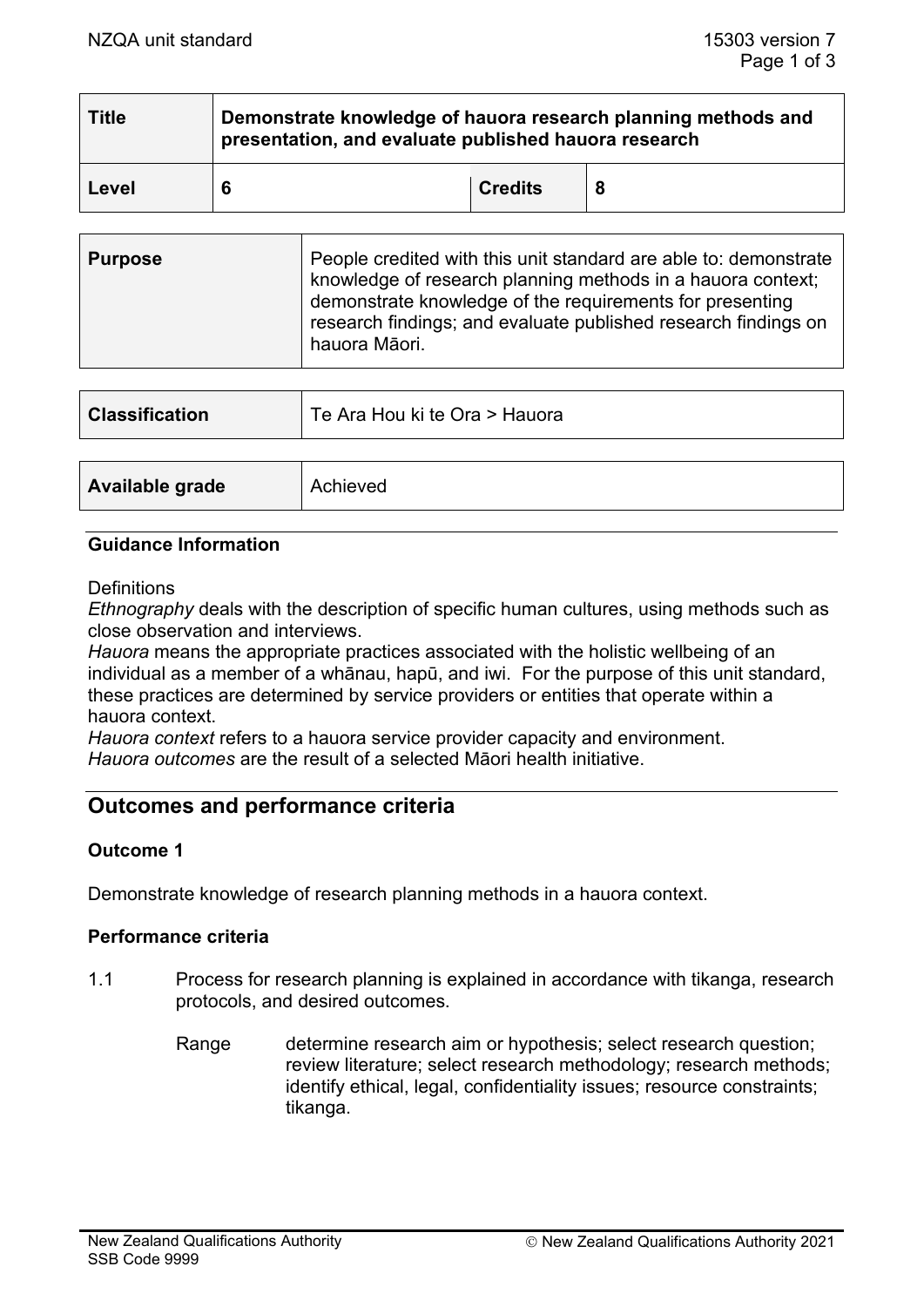1.2 Research methods are described in accordance with research methodology.

Range research methods may include but are not limited to  $-$  define population, qualitative, quantitative, ethnography, case studies, case control studies; evidence of three research methods is required.

## **Outcome 2**

Demonstrate knowledge of the requirements for presenting research findings.

### **Performance criteria**

- 2.1 Requirements for the selection criteria and presentation styles are identified and described.
	- Range publication format as determined by criteria for publication in one or more academic journals or communications, conference, hui, paper, article, report, mixed media.

### **Outcome 3**

Evaluate published research findings on hauora Māori.

### **Performance criteria**

- 3.1 The research findings are evaluated in terms of the impact of hauora Māori outcomes.
- **Planned review date** 31 December 2022

### **Status information and last date for assessment for superseded versions**

| <b>Process</b>                  | <b>Version</b> | <b>Date</b>       | <b>Last Date for Assessment</b> |
|---------------------------------|----------------|-------------------|---------------------------------|
| Registration                    |                | 23 October 1998   | 31 December 2012                |
| <b>Review</b>                   | 2              | 18 December 2002  | 31 December 2012                |
| <b>Review</b>                   | 3              | 20 August 2010    | 31 December 2017                |
| Rollover                        | 4              | 10 December 2015  | 31 December 2018                |
| <b>Review</b>                   | 5              | 21 July 2016      | 31 December 2022                |
| Revision                        | 6              | 28 September 2017 | 31 December 2022                |
| <b>Revision and</b><br>Rollover | 7              | 25 November 2021  | N/A                             |

| <b>Consent and Moderation Requirements (CMR) reference</b>                     | $\vert$ 0165 |  |
|--------------------------------------------------------------------------------|--------------|--|
| This CMR can be accessed at http://www.nzqa.govt.nz/framework/search/index.do. |              |  |